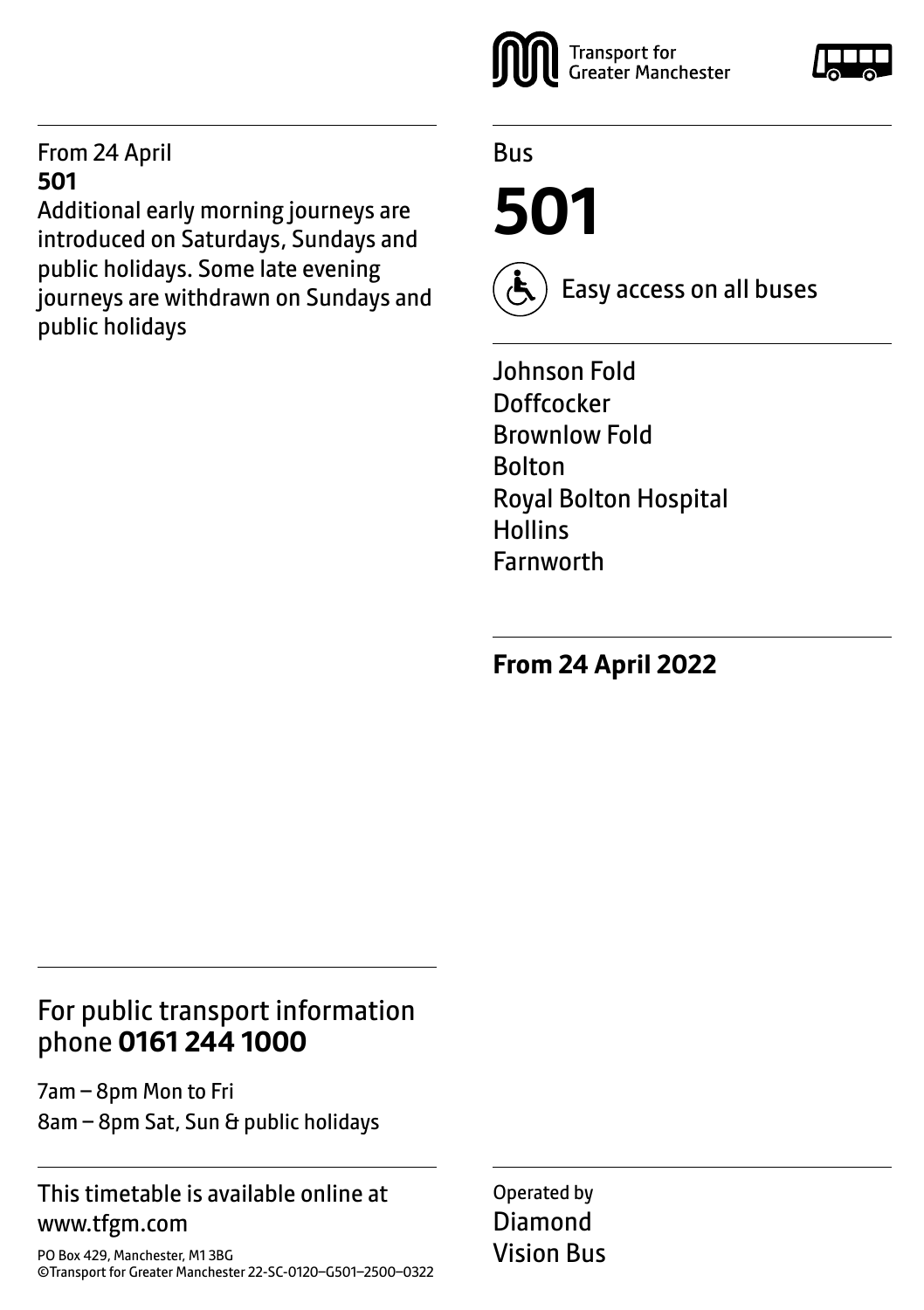# Additional information

# Alternative format

To ask for leaflets to be sent to you, or to request large print, Braille or recorded information phone 0161 244 1000 or visit www.tfgm.com

## Easy access on buses



scheduled to run.

 Journeys run with low floor buses have no steps at the entrance, making getting on and off easier. Where shown, low floor buses have a ramp for access and a dedicated space for wheelchairs and pushchairs inside the bus. The bus operator will always try to provide easy access services where these services are

# Using this timetable

Timetables show the direction of travel, bus numbers and the days of the week. Main stops on the route are listed on the left. Where no time is shown against a particular stop, the bus does not stop there on that journey. Check any letters which are shown in the timetable against the key at the bottom of the page.

# Where to find information about service changes

www.tfgm.com Bus station posters Leaflets from outlets.

# Tickets and information

Bus companies offer a range of tickets for use on their own buses. For travel on any service in the County, use System One tickets, including DaySaver. Travelshops provide tickets, information and journey planning advice on buses, trains and trams for work and pleasure.

# Using the 24 hour clock

Times are shown in four figures. The first two are the hour and the last two are the minutes.

0753 is 53 minutes past 7am 1953 is 53 minutes past 7pm



# Operator details

#### **Diamond**

Weston Street Bolton BL3 2AW Telephone 01204 937535 Email commentsdiamondbusnorthwest@rotala.co.uk www.diamondbuses.com

#### **Vision Bus**

Unit 1E Blackrod Interchange Station Road Blackrod Bolton BL6 5JE Telephone 01204 468 288

## **Travelshops**

#### **Bolton Interchange**

Mon to Fri 7am to 5.30pm Saturday 8am to 5.30pm Sunday\* Closed \*Including public holidays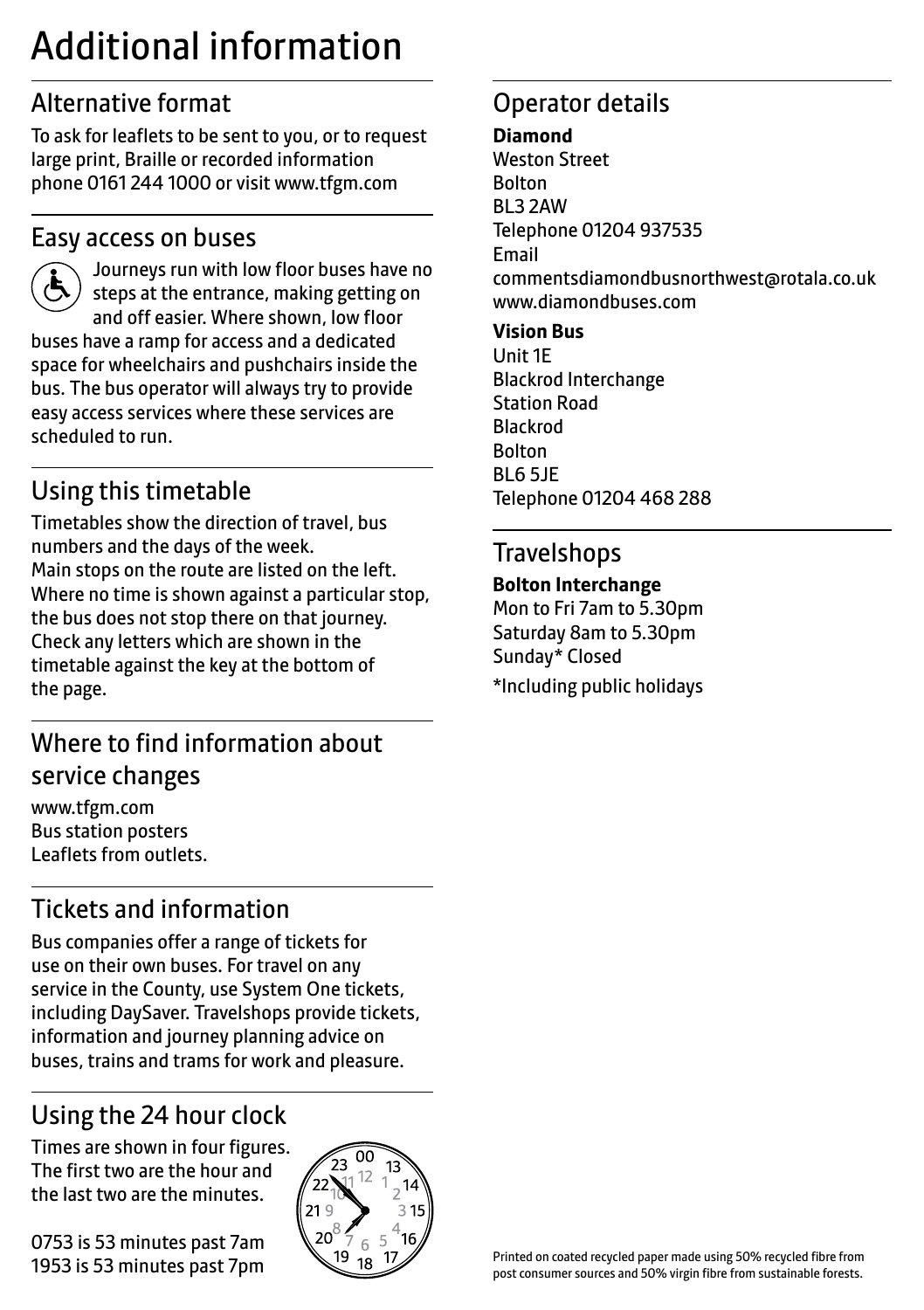| Johnson Fold                          | 0500 | 0530      |           | 0600 0620 | 0634  | 0652 | 0708 | 0728 |      | 0748 0804 0824 0844 0906 0927 |      |      |      |            | and   | 1342 | 1357 | 1412 | 1427 |
|---------------------------------------|------|-----------|-----------|-----------|-------|------|------|------|------|-------------------------------|------|------|------|------------|-------|------|------|------|------|
| <b>Brownlow Fold, Mossfield Court</b> | 0513 | 0543      | 0614      | 0634      | 0647  | 0705 | 0723 | 0743 | 0803 | 0819                          | 0839 | 0859 | 0919 | 0940 every |       | 1355 | 1410 | 1425 | 1440 |
| Bolton, Interchange arr               | 0521 | 0551      | 0622      | 0642      | 0658  | 0716 | 0735 | 0755 | 0815 | 0831                          | 0851 | 0910 | 0930 | 0951       | 15    | 1406 | 1421 | 1436 | 1451 |
| Bolton, Interchange dep               | 0525 | 0555      | 0626      | 0646      | 0702  | 0720 | 0739 | 0759 | 0819 | 0835                          | 0855 | 0914 | 0934 | 0955       | mins  | 1410 | 1425 | 1440 | 1455 |
| Royal Bolton Hospital                 | 0536 |           | 0606 0637 | 0657      | 0714  | 0734 | 0753 | 0813 | 0833 | 0849                          | 0909 | 0926 | 0946 | 1007       | until | 1422 | 1438 | 1453 | 1508 |
| <b>Farnworth, Bus Station</b>         |      | 0548 0618 | 0649      | 0709      | 0729  | 0749 | 0809 | 0829 | 0849 | 0905                          | 0925 | 0941 | 1001 | 1022       |       | 1437 | 1453 | 1508 | 1523 |
|                                       |      |           |           |           |       |      |      |      |      |                               |      |      |      |            |       |      |      |      |      |
|                                       |      |           |           |           |       |      |      |      |      |                               |      |      |      |            |       |      | M    | M    | M    |
|                                       |      |           |           |           |       |      |      |      |      |                               |      |      |      |            |       |      | a    | a    | a    |
| Johnson Fold                          | 1444 | 1500      | 1517      | 1537      | and   | 1637 | 1657 | 1717 | 1737 | 1757                          | 1817 | 1837 | 1850 | and        | 2050  | 2150 |      | 2250 | 2350 |
| <b>Brownlow Fold, Mossfield Court</b> | 1457 | 1514      | 1531      | 1551      | every | 1651 | 1710 | 1730 | 1750 | 1810                          | 1831 | 1851 | 1904 | every      | 2104  | 2204 |      | 2304 | 0004 |
| Bolton, Interchange arr               | 1508 | 1526      | 1543      | 1605      | 20    | 1705 | 1723 | 1741 | 1801 | 1821                          | 1839 | 1859 | 1912 | 30         | 2112  | 2212 |      | 2312 | 0012 |
| Bolton, Interchange dep               | 1512 | 1530      | 1547      | 1609      | mins  | 1709 | 1727 | 1745 | 1805 | 1825                          | 1843 | 1903 | 1916 | mins       | 2116  |      | 2216 | 2316 | 0016 |
| Royal Bolton Hospital                 | 1525 | 1544      | 1601      | 1623      | until | 1723 | 1741 | 1759 | 1817 | 1837                          | 1854 | 1914 | 1927 | until      | 2127  |      | 2227 | 2327 | 0027 |
| <b>Farnworth, Bus Station</b>         | 1540 | 1602      | 1619      | 1641      |       | 1741 | 1756 | 1814 | 1832 | 1852                          | 1906 | 1926 | 1939 |            | 2139  |      | 2239 | 2339 | 0039 |
|                                       |      |           |           |           |       |      |      |      |      |                               |      |      |      |            |       |      |      |      |      |

## **Saturdays**

Mondays to Fridays

|                                       | IJUl |                                                                  |                                                                        |  |           |  |                               |       |      |      |           |      |      |                     |           |  |
|---------------------------------------|------|------------------------------------------------------------------|------------------------------------------------------------------------|--|-----------|--|-------------------------------|-------|------|------|-----------|------|------|---------------------|-----------|--|
|                                       |      |                                                                  |                                                                        |  |           |  |                               |       |      |      |           |      |      |                     |           |  |
| Johnson Fold                          |      |                                                                  | 0606 0636 0706 0736 0757                                               |  | 0812 0827 |  | 0842 0857 and                 |       | 1727 | 1745 | 1805      | 1825 | 1850 | 1920                | 1950 2020 |  |
| <b>Brownlow Fold, Mossfield Court</b> |      |                                                                  | 0619 0649 0719 0749 0810 0825 0840 0855 0910 every 1740 1758 1818 1838 |  |           |  |                               |       |      |      |           |      |      | 1903 1933 2003 2033 |           |  |
| Bolton, Interchange arr               |      |                                                                  | 0628 0658 0728 0758 0819 0836 0851 0906 0921 15                        |  |           |  |                               |       | 1751 |      | 1809 1829 | 1847 | 1912 | 1942 2012 2042      |           |  |
| Bolton, Interchange dep               |      | 0532 0632 0702 0732 0802 0823 0840 0855 0910 0925 mins 1755 1813 |                                                                        |  |           |  |                               |       |      |      | 1833      | 1851 | 1916 | 1946 2016 2046      |           |  |
| <b>Royal Bolton Hospital</b>          |      | 0543 0643 0713 0743 0813 0834 0853 0908 0923 0937                |                                                                        |  |           |  |                               | until | 1807 | 1825 | 1845      | 1902 | 1927 | 1957                | 2027 2057 |  |
| <b>Farnworth, Bus Station</b>         |      | 0555 0655 0725 0755                                              |                                                                        |  |           |  | 0825 0846 0905 0920 0935 0952 |       | 1822 | 1840 | 1900      | 1914 | 1939 | 2009 2039 2109      |           |  |

M – Journey provided with the financial support of Transport for Greater Manchester

 $\overline{a}$ 

٦

 $\sim$ 

a – Run by Vision Bus. All other journeys are run by Diamond

& - All bus 501 journeys are run using easy access buses. See inside front cover of this leaflet for details

**Summer times:** between mid July and early September, some timetables will be different. Check www.tfgm.com for details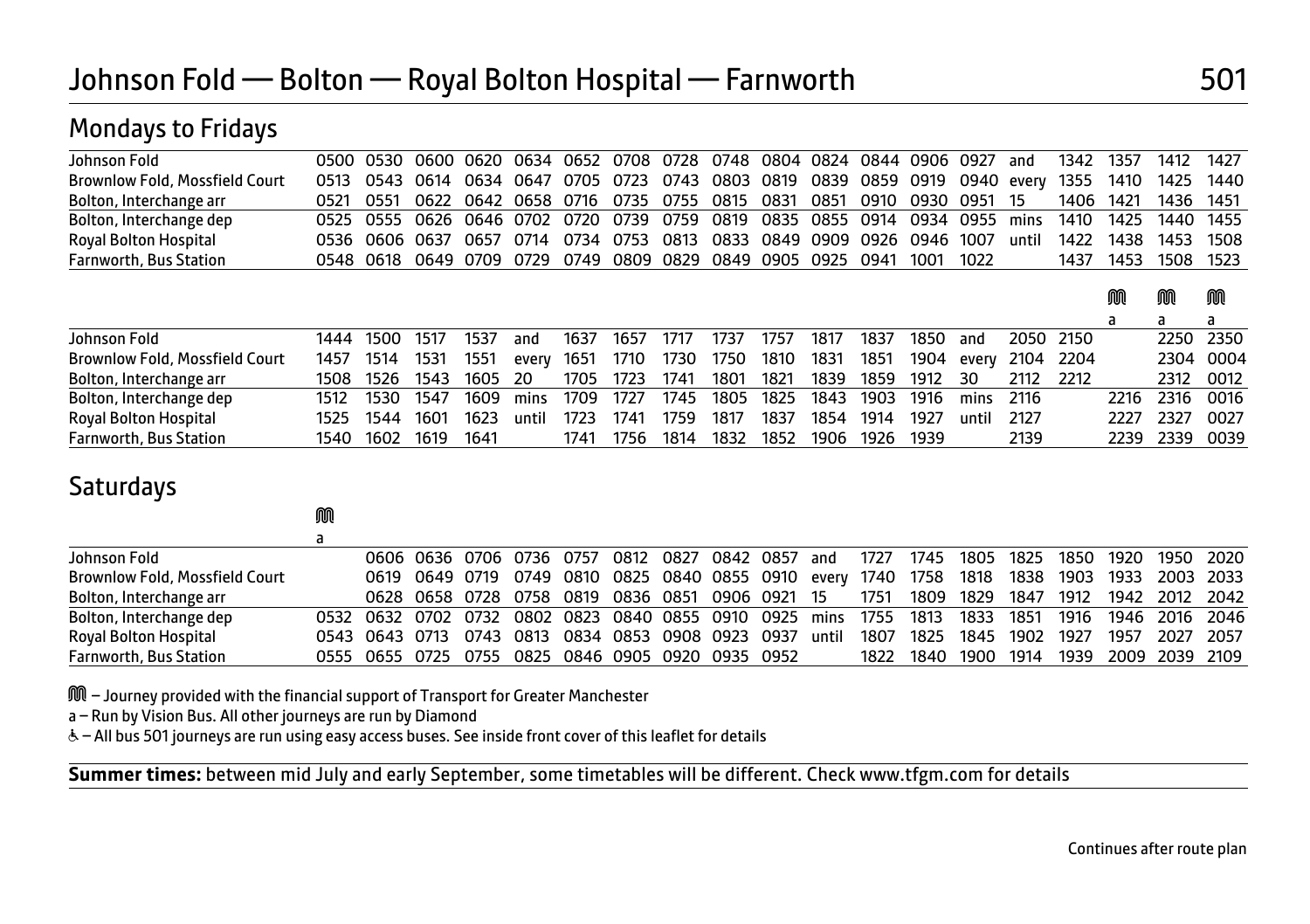# **501**



Contains Ordnance Survey data ©Crown copyright and database right 2010 ©0100022610 Transport for Greater Manchester 2022 Transport for Greater Manchester uses reasonable endeavours to check the accuracy of information published and to publish changes to information in a timely manner. In no event will Transport for Greater Manchester be liable for any loss that may arise from this information being inaccurate.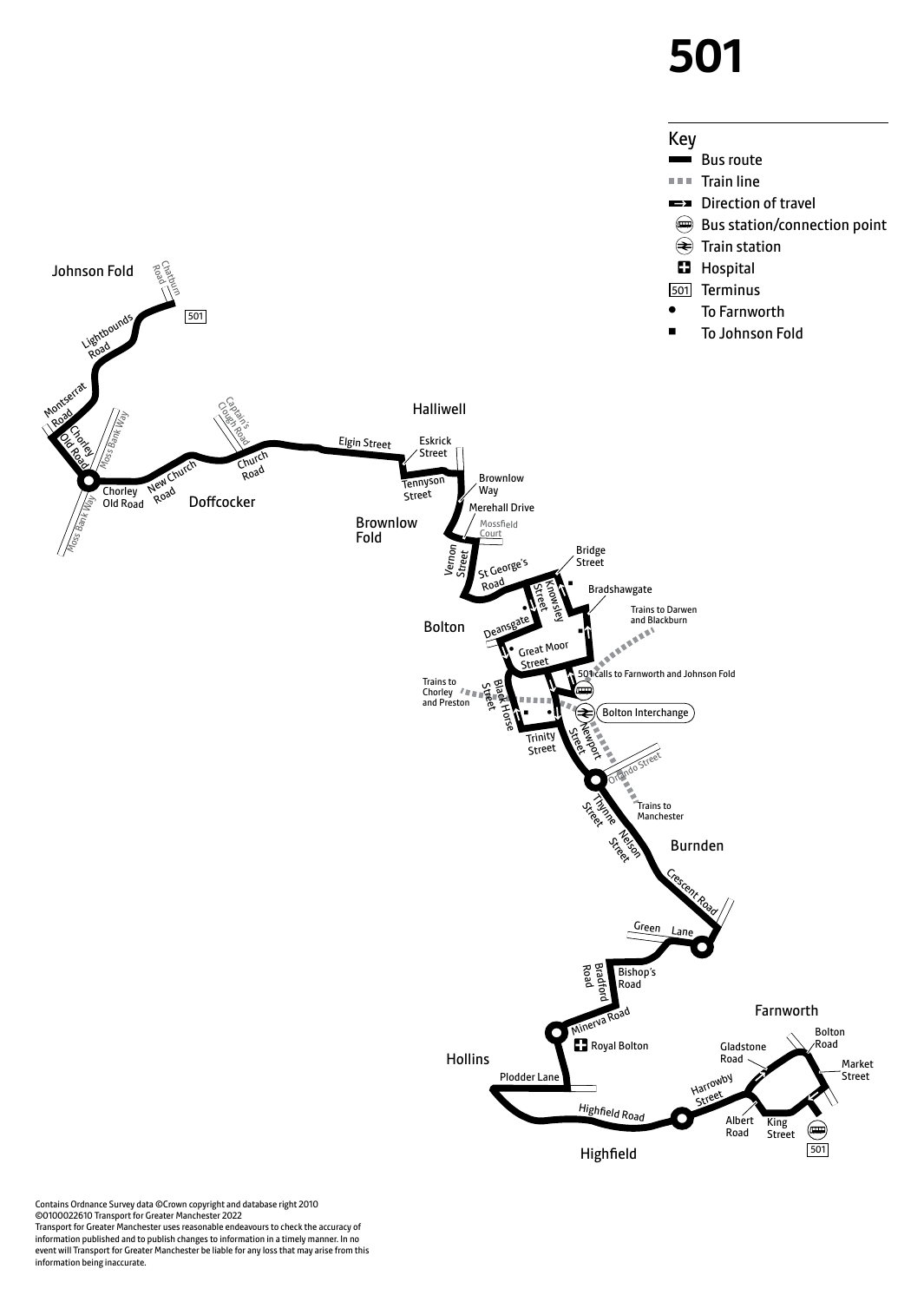# Saturdays (continued)

|                                       |           |           | M    | M              | M         |  |
|---------------------------------------|-----------|-----------|------|----------------|-----------|--|
|                                       |           |           | d    | a              | a         |  |
| Johnson Fold                          | 2050 2150 |           |      | 2250 2350      |           |  |
| <b>Brownlow Fold, Mossfield Court</b> |           | 2103 2203 |      |                | 2304 0004 |  |
| Bolton, Interchange arr               | 2112      | 2212      |      | 2312 0012      |           |  |
| Bolton, Interchange dep               | 2116      |           | 2216 | 2316 0016      |           |  |
| Royal Bolton Hospital                 | 2127      |           | 2227 | 2327           | 0027      |  |
| <b>Farnworth, Bus Station</b>         | 2139      |           |      | 2239 2339 0039 |           |  |

### Sundays and public holidays (except Christmas and New Year period)

|                                       | M    |                                     |       |      |                     |      | ⋒         | M    |  |
|---------------------------------------|------|-------------------------------------|-------|------|---------------------|------|-----------|------|--|
|                                       |      |                                     |       |      |                     |      |           | a    |  |
| Johnson Fold                          |      | 0650 0750 and                       |       |      | 1850 1950 2050 2150 |      |           | 2250 |  |
| <b>Brownlow Fold, Mossfield Court</b> |      | 0703 0803 every 1903 2003 2103 2203 |       |      |                     |      |           | 2304 |  |
| Bolton, Interchange arr               |      | 0712 0812 30                        |       |      | 1912 2012 2112      | 2212 |           | 2312 |  |
| Bolton, Interchange dep               |      | 0716 0816 mins 1916 2016 2116       |       |      |                     |      | 2216 2316 |      |  |
| Royal Bolton Hospital                 | 0727 | 0827                                | until | 1927 | 2027 2127           |      | 2227      | 2327 |  |
| <b>Farnworth, Bus Station</b>         |      | 0739 0839                           |       | 1939 | 2039 2139           |      | 2239 2339 |      |  |

For details of buses during the Christmas and New Year period, please phone 0161 244 1000

M – Journey provided with the financial support of Transport for Greater Manchester

a – Run by Vision Bus. All other journeys are run by Diamond

W– All bus 501 journeys are run using easy access buses. See inside front cover of this leaflet for details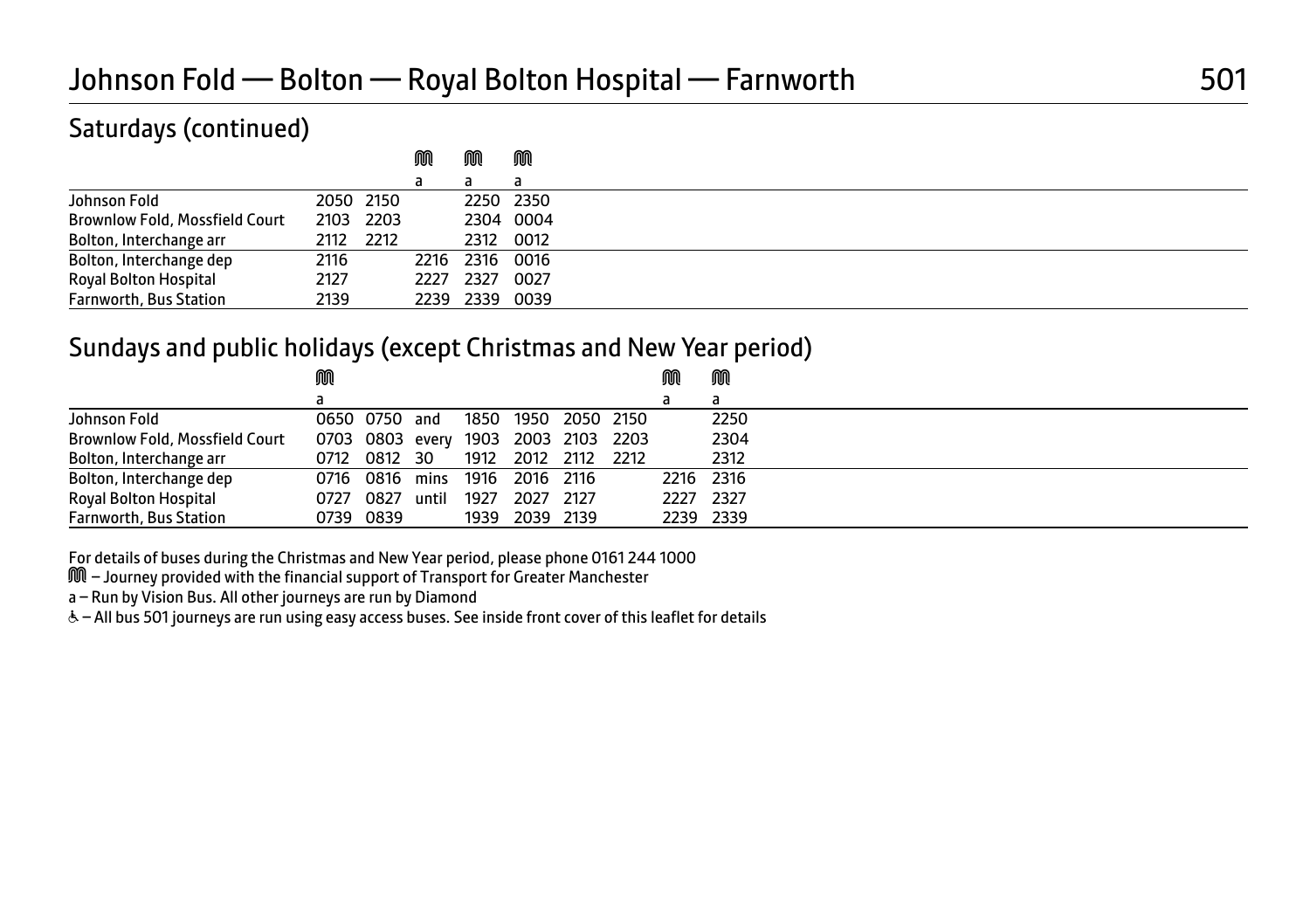| <b>Farnworth, Bus Station</b>  | 0535 | 0555 | 0615      | 0624 | 0644 | 0704 | 0722 | 0741           | 0758           | 0818 | 0838                           | 0855 | 0911 | 0927 | and   | 1327 | 1342 | 1357 | 1412 |
|--------------------------------|------|------|-----------|------|------|------|------|----------------|----------------|------|--------------------------------|------|------|------|-------|------|------|------|------|
| Royal Bolton Hospital          | 0547 | 0607 | 0627      | 0637 | 0657 | 0717 |      | 0736 0756 0813 |                |      | 0833 0853 0909 0925 0940 every |      |      |      |       | 1340 | 1355 | 1410 | 1425 |
| Bolton, Interchange arr        | 0600 | 0620 | 0640      | 0652 | 0712 | 0732 | 0752 | 0812           | 0831           | 0851 | 0909                           | 0925 | 0941 | 0955 | 15    | 1355 | 1411 | 1426 | 1442 |
| Bolton, Interchange dep        | 0604 | 0624 | 0644 0656 |      | 0716 | 0736 | 0756 | 0816           | 0835           | 0855 | 0913                           | 0929 | 0945 | 0959 | mins  | 1359 | 1415 | 1430 | 1446 |
| Brownlow Fold, Mossfield Court | 0609 | 0629 | 0649      | 0703 | 0723 | 0743 | 0803 | 0823           | 0842           | 0902 | 0920                           | 0936 | 0952 | 1006 | until | 1406 | 1423 | 1439 | 1455 |
| Johnson Fold                   | 0623 |      | 0643 0703 | 0718 | 0738 | 0758 | 0818 |                | 0838 0858 0918 |      | 0936                           | 0951 | 1007 | 1021 |       | 1421 | 1439 | 1455 | 1511 |
|                                |      |      |           |      |      |      |      |                |                |      |                                |      |      |      |       |      |      |      |      |
|                                |      |      |           |      |      |      |      |                |                |      |                                |      |      |      |       |      |      | m    | M    |
|                                |      |      |           |      |      |      |      |                |                |      |                                |      |      |      |       |      |      |      |      |
|                                |      |      |           |      |      |      |      |                |                |      |                                |      |      |      |       |      |      | a    | a    |
| Farnworth, Bus Station         | 1427 | 1442 | 1458      | 1513 | 1532 | 1552 | 1610 | 1630           | 1650           | 1710 | 1730                           | 1750 | 1805 | 1825 | and   | 2055 | 2155 | 2255 | 2355 |
| Royal Bolton Hospital          | 1440 | 1456 | 1512      | 1528 | 1548 | 1608 | 1626 | 1646           | 1706           | 1725 | 1743                           | 1802 | 1817 | 1837 | every | 2107 | 2207 | 2307 | 0007 |
| Bolton, Interchange arr        | 1458 | 1514 | 1530      | 1546 | 1606 | 1626 | 1646 | 1706           | 1726           | 1742 | 1758                           | 1815 | 1830 | 1850 | 30    | 2120 | 2220 | 2320 | 0020 |

Brownlow Fold, Mossfield Court 1511 1527 1543 1559 1619 1639 1659 1719 1739 1755 1811 1826 1839 1859 until 2129 2229 2332 0031

Johnson Fold 1528 1545 1601 1617 1637 1657 1717 1737 1757 1811 1827 1839 1852 1912 2142 2242 2343 0042

ment and the contract of the contract of the contract of the contract of the contract of the contract of the c

# **Saturdays**

Mondays to Fridays

| <b>Farnworth, Bus Station</b>         | 0540 and   | 0810 0827                          | and   |           |      |      |      |      | 1627 1645 1705 1725 1745 1805 1825                            |      | and   | 2055 2155 2255 2355       |  |
|---------------------------------------|------------|------------------------------------|-------|-----------|------|------|------|------|---------------------------------------------------------------|------|-------|---------------------------|--|
| Royal Bolton Hospital                 |            |                                    |       |           |      |      |      |      | 0552 every 0822 0840 every 1640 1658 1718 1738 1757 1817 1837 |      |       | every 2107 2207 2307 0007 |  |
| Bolton, Interchange arr               | 0605 30    | 0835 0855 15                       |       | 1655 1713 |      |      |      |      | 1733 1753 1810 1830 1850 30                                   |      |       | 2120 2220 2320 0020       |  |
| Bolton, Interchange dep               |            | 0609 mins 0839 0859 mins 1659 1717 |       |           |      | 1737 |      |      | 1757 1814 1834 1854 mins 2124 2224 2324 0024                  |      |       |                           |  |
| <b>Brownlow Fold, Mossfield Court</b> | 0616 until | 0846 0906                          | until | 1706      | 1724 | 1744 | 1804 | 1821 | 1841                                                          | 1901 | until | 2131 2231 2332 0031       |  |
| Johnson Fold                          | 0628       | 0858 0921                          |       | 1721      | 1739 | 1759 | 1819 |      | 1835 1853 1913                                                |      |       | 2143 2243 2343 0042       |  |

For details of buses during the Christmas and New Year period, please phone 0161 244 1000

M – Journey provided with the financial support of Transport for Greater Manchester

a – Run by Vision Bus. All other journeys are run by Diamond

W– All bus 501 journeys are run using easy access buses. See inside front cover of this leaflet for details

 $\overline{a}$ **Summer times:** between mid July and early September, some timetables will be different. Check www.tfgm.com for details